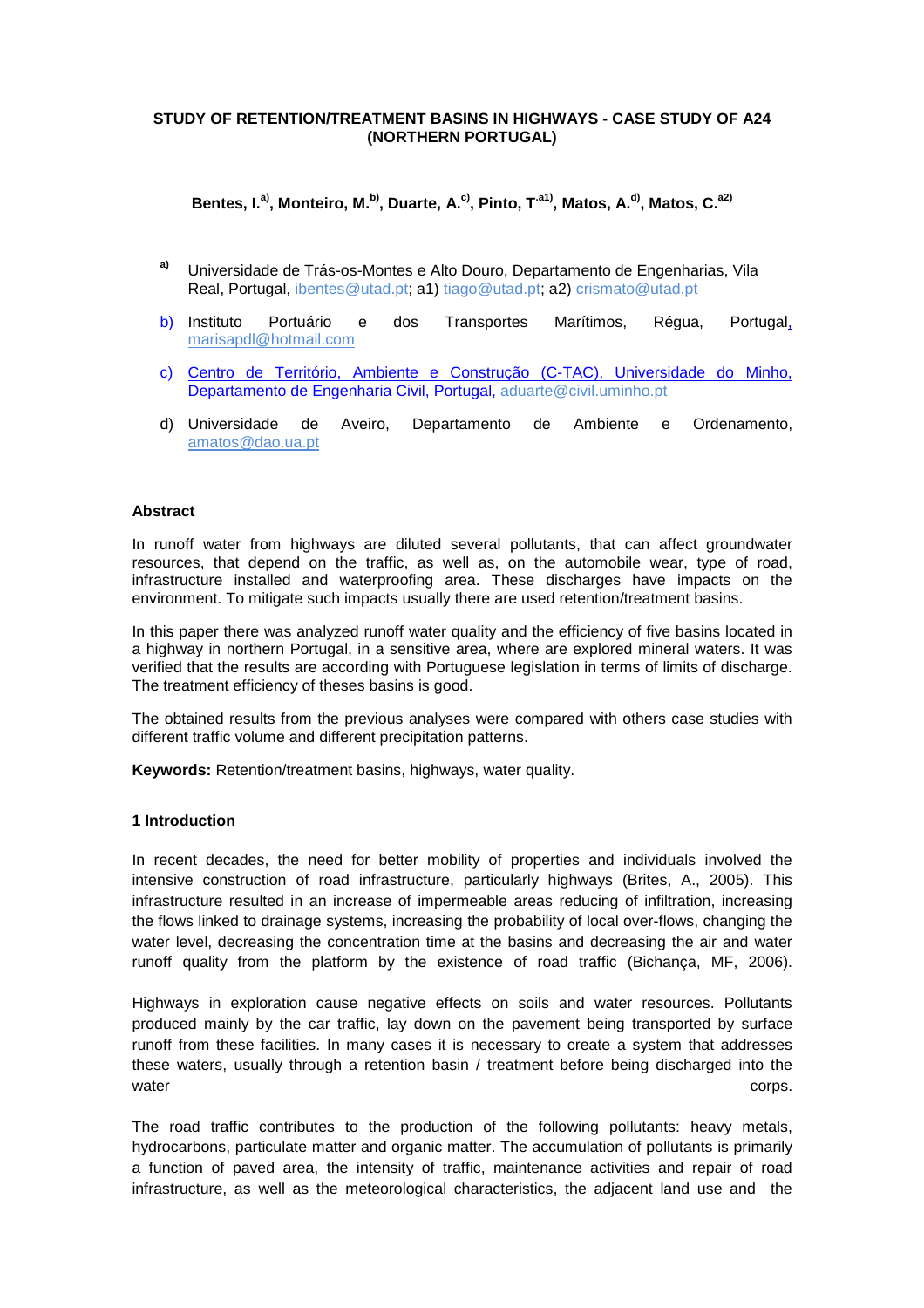existence of accidents involving the transportation of toxic or dangerous substances.

The pollutants that are present in the runoff of road infrastructure are also part of the combustion process of diesel, petrol and gas and of some parts of vehicles degradation. In with respect to emissions of hydrocarbons, these are generated in the lubricating oils and fuels. The incomplete combustion of compounds go in the environment as carbon monoxide (CO), nitrogen dioxide (NO2), ketones, aldehydes and polycyclic aromatic hydrocarbons (PAHs). Consumption of oil in the crankcase contributes to the emission of aromatic hydrocarbons (fluoranthene, pyrene, and naphthalene fenanthrene). Unlike organic compounds, metallic compounds are not degraded in the environment and bioaccumulate. Heavy metals and organic micropollutants may show up as dissolved or particulate bound. (Ramísio et al., 2006) Characterization studies of highway runoff have shown that Zn, Cd, Ni and Cu are predominantly in the dissolved form, Fe and Al are mainly particulate bound, while Pb and Cr are distributed between the two forms (Hvitved-Jacobsen et al, 2005; Sansalone, J., et al, 1996).

Another aspect to consider is that during the winter season due to the danger of ice and snow, roads are treated with salt and rock salt, which introduces the atmosphere huge amounts of sodium chloride and magnesium as well as traces of cobalt and chromium. Table 1 shows the main types of pollutants originating from road and its source.

| <b>Pollutant</b>                                        | <b>Source</b>                                                                  |
|---------------------------------------------------------|--------------------------------------------------------------------------------|
| <b>Heavy metals</b><br>(Pb, Zn, Fe, Cu, Ni, Cd, Mg, Cr) | Tyres and brake pads, fuel, engine oil additives,<br>rust and security guards. |
| Cadmium                                                 | Tyres and brake pads.                                                          |
| Cromium                                                 | Tires, brake pads and bearings.                                                |
| <b>Cupper</b>                                           | Radiators, tires and brake pads.                                               |
| Lead                                                    | Fuel, Tires and brake pads.                                                    |
| Zinc                                                    | Security guards, lubricants, tires and brake pads.                             |
| <b>Hydrocarbons</b><br>(PAH, Petróleo, combustíveis)    | Oils, fuels and emissions.                                                     |
| <b>PAHs</b>                                             | Fuel, plastics and pavement.                                                   |
| Nutrients (N, P)                                        | Fertilizers, fuels and motor oils and gaseous<br>emissions.                    |
| <b>Organic matter</b>                                   | Vegetation, animal droppings                                                   |
| De-icing salts, herbicides                              | Chemicals road maintenance                                                     |

**Table 1** - **Types of pollutants originating from road and its source (Leitão et al., 2006)** 

An important aspect to take into account when characterizing the water quality of runoff is the intensity of rainfall that dilutes the pollutants (Leitão et al, 2006). In Table 2 are the typical concentrations of some pollutants in runoff from roads.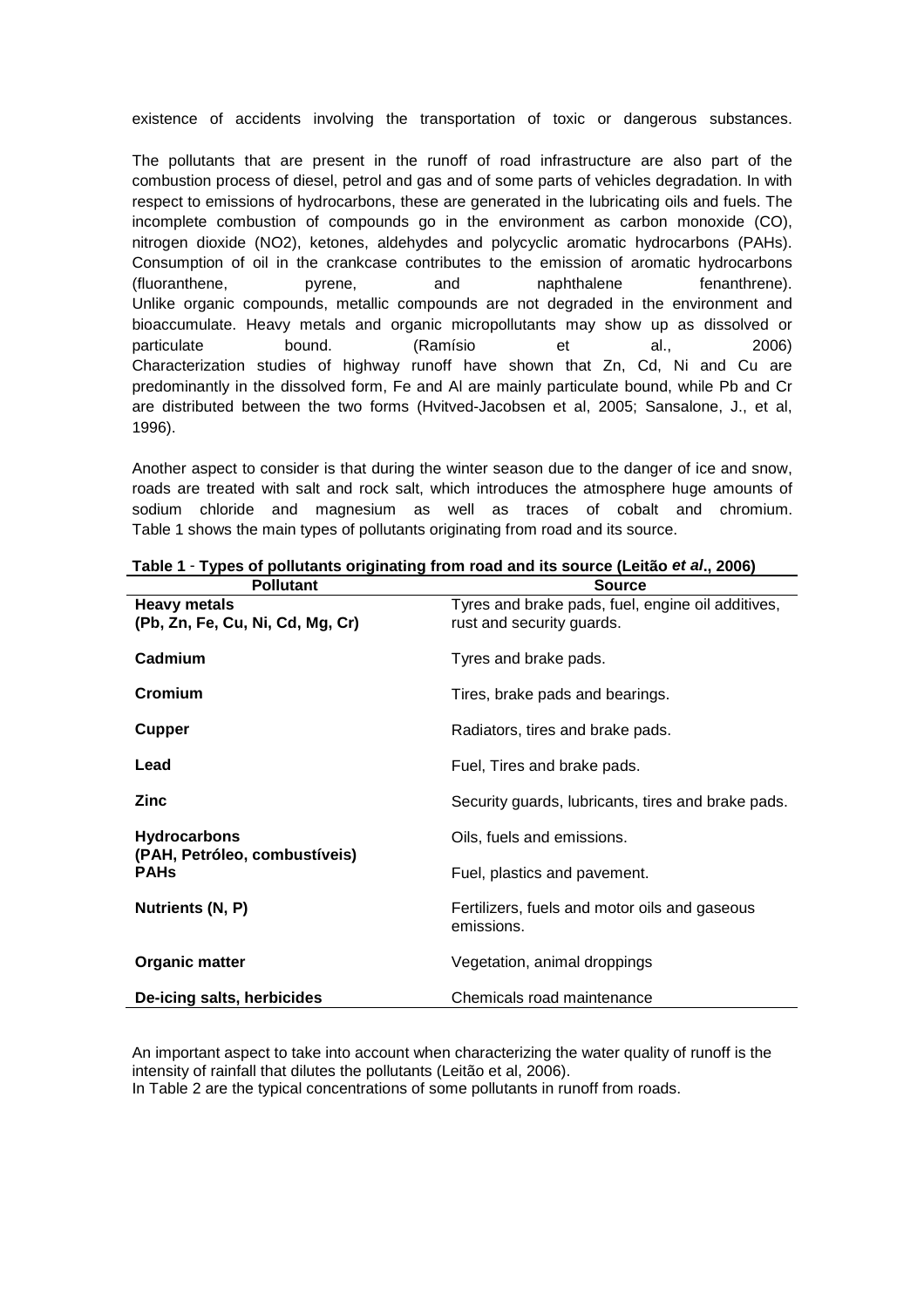| <b>Typical Concentration</b> |
|------------------------------|
| $30 - 60$                    |
| $25 - 60$                    |
|                              |
| $1 - 2$                      |
| $0,2 - 0,5$                  |
| $50 - 125$                   |
| $125 - 400$                  |
|                              |
| $5 - 25$                     |
|                              |

**Table 2 - Typical concentrations of some pollutants, adapted from (Leitão et al., 2006)** 

It is known that the quality of water runoff from these highways is conditioned by the structure and the environment. The type of road, traffic intensity, type and age of vehicles and velocity beyond the intensity of rainfall that has already been mentioned, are factors which affect the concentration concentration concentration of pollutants.

With regard to the types of roads, what matters is to know the velocity limit. On a highway in Portugal, the limit is 120 km / h, while a main route (IP) is 80 to 100 km / h. As for traffic, the type and age of vehicles define the emission of pollutants. New cars pollute less than older ones, since their design requires the preservation of the environment (James, 1999). The vehicle speed has a direct influence on the emission of pollutants by tire wear. According to James (James, 1999), there is an optimum speed, between 50-60 km / h, where, at this speed, the engine works more efficiently, generating less pollution.

In Table 3 is the possible content of heavy metals released due to wear of the tires on two different types of roads.

| Table J - Release Of Heavy Hielais due to the wear (Leitau et al., 2000) |      |     |          |     |     |                  |
|--------------------------------------------------------------------------|------|-----|----------|-----|-----|------------------|
| Road Type                                                                | Рb   | Cu  | Cı       | Ni  | Ζn  | <b>Full wear</b> |
|                                                                          |      |     | a/km/ano |     |     | kg/km/ano        |
| <b>HighWay</b>                                                           | 1145 | 329 | 241      | 230 | 810 | 657              |
|                                                                          | 506  | 115 | 84       | 80  | 284 | 347              |

**Table 3 - Release of heavy metals due to tire wear (Leitão et al., 2006)** 

According to James (James, 1999), the volume of traffic directly influence the accumulation of heavy metals in soil and vegetation. Roads where the volume of traffic do not exceed 15,000 vehicles per day, generate low levels of pollution and do not become problematic. For an average daily traffic (ADT) between 15,000 and 30,000 vehicles there should be some concern. For a traffic exceeding 30,000 vehicles, there may be serious impacts on the environment.

Table 4 presents illustrative values of water quality of discharge, obtained in various studies on roads with distinct average values of daily traffic.

#### **Table 4 - Values illustrative of the water quality of discharge, obtained in various studies (Leitão et al., 2006)**

| Country     | TMD   | SST(mg/l)      | $Pb$ (mg/l) | $Zn$ (mg/l) | Cu (mg/l) | $Cd$ (mg/l) | $Cr$ (mg/l)      |
|-------------|-------|----------------|-------------|-------------|-----------|-------------|------------------|
| Norway      | 8000  | 162-2420       | 62-690      | $91 - 740$  | 10-430    |             | ۰.               |
| Germany     | 47000 | 181            | 245         | 620         | 117       |             | ۰                |
| UK          | 720   | $\sim$         | 28.1        | 16.6        | 6.5       |             | ۰                |
| Germany     | 500   | $\blacksquare$ | 122         | 165.6       | 75.9      |             | ۰.               |
| Reading, UK | 98200 | 160-704        | 43-1800     | 140-4200    | 50-1000   | $<1-13$     | 20 <sub>20</sub> |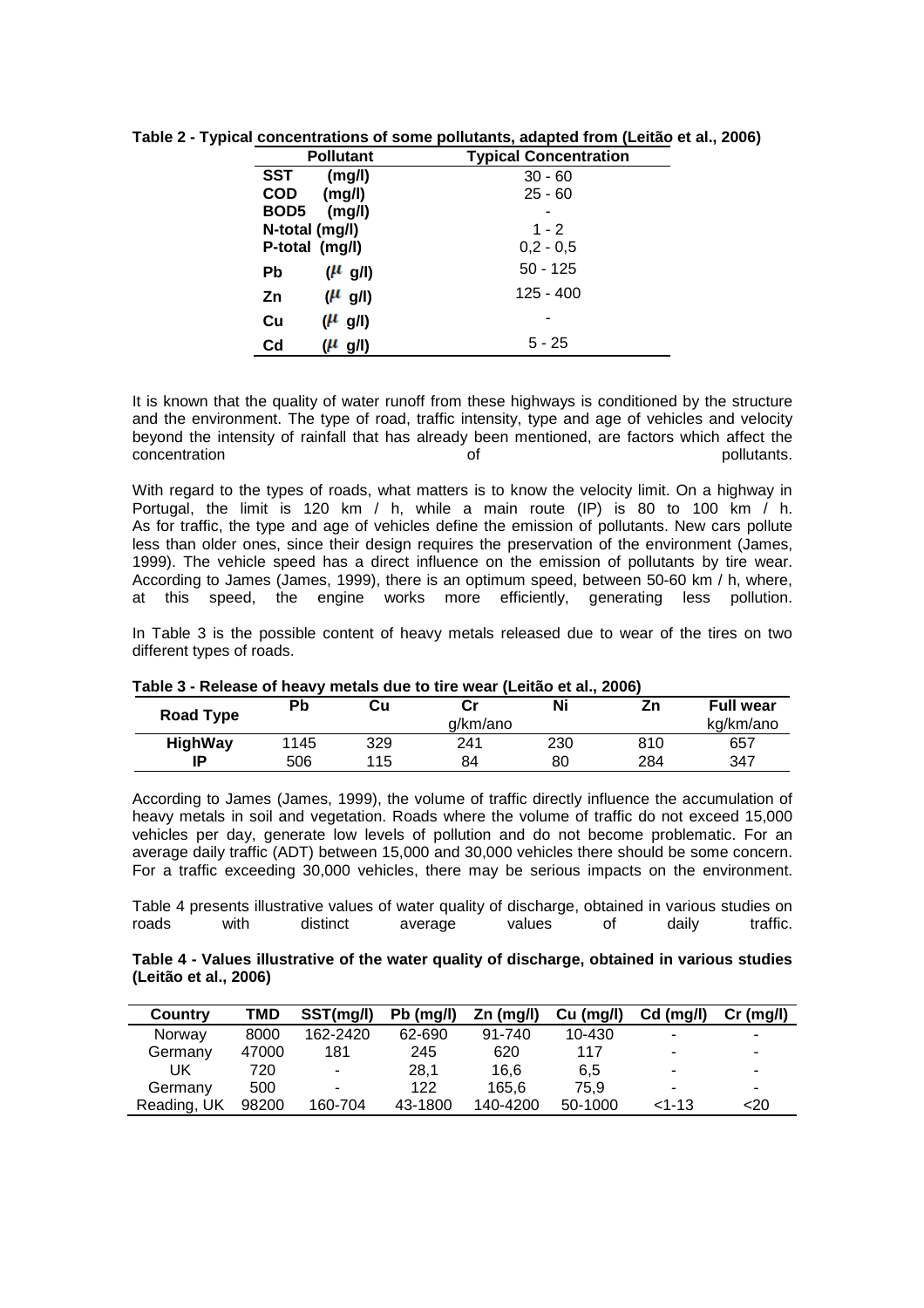As shown in Table 4, there is no linear relationship between TMD and the production of pollutants. It should also be considered pavement quality. Pavements are generally asphalt or concrete, there are two types of asphalt, smooth and porous. The smooth asphalt surface is hard, while the porous is more brittle, since its surface is composed of coarser grain sizes. In relation to the properties of these two types of asphalt, it is important to note that the porous asphalt has greater capacity to retain water and polluting matter, thus reducing their transport to the environment (Leitão, 2006).

#### **2 Some cases of study in Portugal**

In order to compare the runoff quality from A 24 highway, drag E1, presented in this study with other case studies it is described the case of basins of Fatima, associated with Highway No. 1 (A1), the basin of pretreatment with infiltration of Highway No. 6 (A6) (Estremoz / Borba) and the pond of the A23 highway - connection Covilhã (North) (Leitão et al. 2006, Albuquerque, M., et al., 2006).

## **Case 1: A1-Fatima**

Basins of Fatima was the first runoff treatment system from road infrastructure to be implemented in Portugal, having been built in 1990 to protect the massive Jurassic limestone's, which have high vulnerability to pollution (Oliveira et al., 2001) and which were being altered by runoff **from** the A1 platform. This basin receives water from 22 800 m<sup>2</sup> of the A1 motorway, has a volume of 9148 m<sup>3</sup>, a retention time of 3 hours and TMD was 30 299 vehicles per day, at the time of the study. To evaluate the performance of basins of Fatima it took place a monitoring campaign that lasted from March to May 2002, which consisted on the collection and analysis of 31 samples whose results are presented in Table 5.

#### **Case 2: A6 – Borba**

The study area on highway No. 6 (A6) is located on the aquifer system Estremoz-Cano, which depends on the public water supply for about 37 000 inhabitants (Water Institute, 1999). The Borba basin is a pretreatment basin receiving a drainage area of 5580 m2, has a volume of 265 m3 and the TMD associated with this section is 2918 vehicles per day. The monitoring campaign took place from January to May 2004 and analyzed 37 samples during this period. The results are presented in Table 5.

## **Case 3: A23 - Link Covilhã (North)**

A23 highway, is comprised of two sections with 2.0 km and 4.2 km. This area is classified in part as National Agricultural Reserve (RAN) and National Ecological Reserve (REN). Tailing ponds are designed to preserve existing water quality for irrigation and public supply. They have two compartments, one for settling and another for the separation of oils and fats (grease trap). The TMD in this section is about 10 500 vehicles. This basin was monitored, with two sampling campaigns, one in January and another in May 2006. Table 5 presents the ranges of values obtained in the three case studies as well as the limits established by the Portuguese legislation.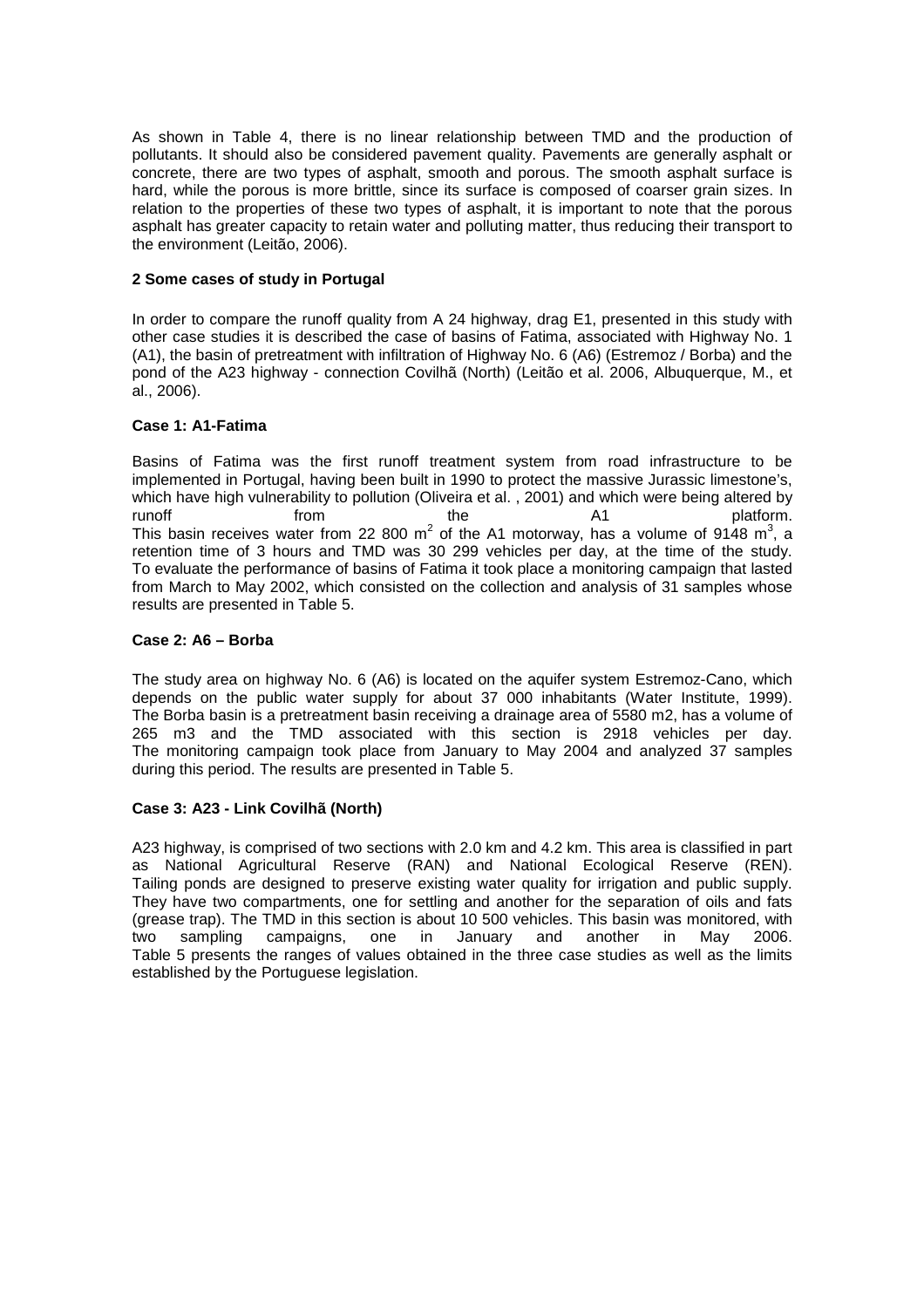| <b>Parameter</b>        | Range of<br>values<br>A <sub>1</sub> | Range of<br>values<br>A <sub>6</sub> | Range of<br>values<br>A23 | <b>VLE</b><br>(DL236/98<br>-Anexo<br>XVIII) | <b>VMR</b><br>(DL236/<br>98-<br>Anexo<br>XVI) | <b>VMA</b><br>(DL236/<br>98-<br>Anexo<br>XVI) |
|-------------------------|--------------------------------------|--------------------------------------|---------------------------|---------------------------------------------|-----------------------------------------------|-----------------------------------------------|
| pH                      | $6,3 - 7,4$                          | $6,6 - 7,7$                          | $7,1 -$<br>7,2            |                                             | $6, 5 - 8, 4$                                 | $4,5-9,0$                                     |
| SST (mg/l)              | $10,0 - 872$                         | $0,3 - 86,0$                         | $10,0 -$<br>65,0          | 60                                          | 60                                            |                                               |
| $Zn$ ( $\mu$ g/l)       | $62 - 736$                           | $21 - 6410$                          | < 100                     |                                             | 2000                                          | 10000                                         |
| Cu (µg/l)               | $27 - 76$                            | $< 5 - 21$                           | $15 - 16$                 |                                             | 200                                           | 5000                                          |
| $Pb$ ( $\mu$ g/l)       | $2 - 58$                             | $< 5 - 9$                            |                           |                                             | 5000                                          | 20000                                         |
| $Cd$ ( $\mu$ g/l)       | < 0.5                                | < 0.5                                |                           |                                             | 10                                            | 50                                            |
| Fe $(\mu g/l)$          | $86 - 3030$                          | $50 - 990$                           |                           |                                             | 5000                                          |                                               |
| $HAP$ ( $\mu$ g/l)      | $< 0.05 -$<br>0,08                   | < 0,05                               | $0,42 -$<br>0,93          |                                             | 100                                           |                                               |
| Oils and<br>fats (mg/l) | $3,2 - 40$                           | $<$ 3 – 36,5                         | $0,42 -$<br>0,93          | 15                                          |                                               |                                               |

**Table 5 - Range of values of A1, A6 and A23 (Leitão et al., 2006, Albuquerque, M., et al., 2006).** 

# **3 Case Study**

This study will present the results of water quality of five detention/treatment ponds, called BT04, BT05, BT06, BT07 and BT08 and located on the A24 (Figure 1), a motorway located in northern Portugal (Fig. 2) and crossing a sensitive area of exploitation of mineral water. Dicionário



**Figure 1 - Location of haul E1-retention basins and treatment (Operscut, 2009)**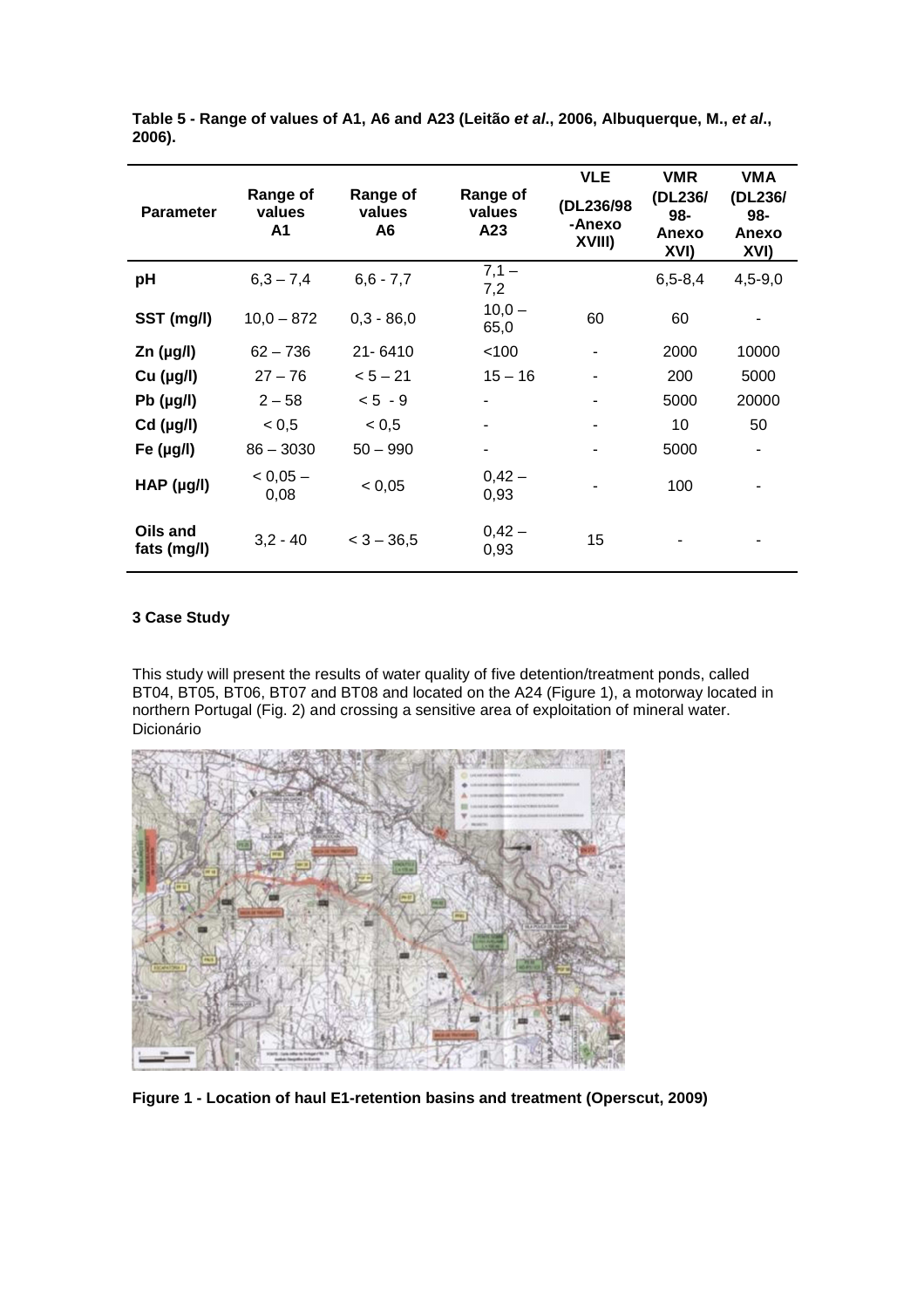

**Figure 2 - Location of study area, the National, District and Municipal (Veraki, 2009)** 

The design of the five basins was made for a retention period of three hours and an average intensity of precipitation of 10 mm / h (equivalent to a uniform rainstorm 6 h duration, which is twice the retention time, with 2 years return period). All basins have the sedimentation basin, the hydrocarbon separation tank and a deplete<br>system. Basins are open, with permanent water level. system. Basins are open, with permanent water level. Table 6 shows some characteristics of retention basins, which were built in impermeable material covered with soil.

| <b>Basin</b> | Paved area<br>(m <sup>2</sup> ) | <b>Slope</b><br>area<br>(m <sup>2</sup> ) | % paved<br>area | <b>Volume</b><br>(m <sup>3</sup> ) |
|--------------|---------------------------------|-------------------------------------------|-----------------|------------------------------------|
| <b>BT04</b>  | 19868                           | 7928                                      | 71,5            | 825                                |
| <b>BT05</b>  | 24199                           | 7011                                      | 77,5            | 903                                |
| <b>BT06</b>  | 11900                           | 15706                                     | 43,1            | 768                                |
| <b>BT07</b>  | 16151                           | 3401                                      | 82,6            | 590                                |
| <b>BT08</b>  | 14230                           | 385                                       | 97,4            | 436                                |

**Table 6 - Retention basins and their storage volumes.**

The study allowed us to compare the results obtained in the physical / chemical properties of water runoff with the limit discharge values established by the Portuguese legislation as well as comparing them with case studies of the A1, A6 and A23 with different traffic volumes and intensity of precipitation. Also allowed to analyze the efficiency of the five detention/treatment ponds, built on the A24, for some of the parameters analyzed.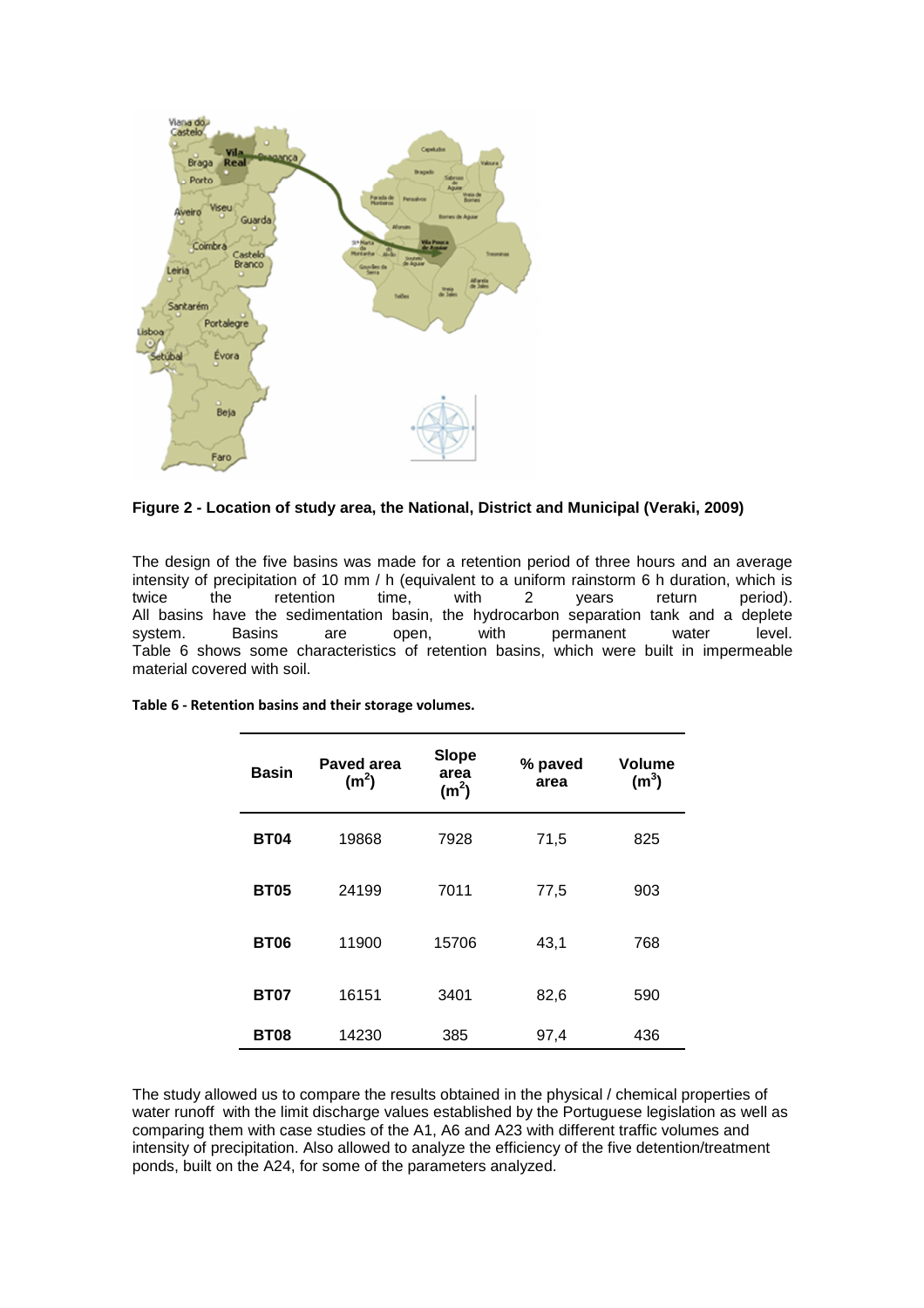## **3.1 Methodology**

The methodology used in this study was as follows:

#### **1º Analyze the monitoring reports to identify the physical / chemical parameters that were analyzed in the five detention/ treatment ponds**

Analyze the monitoring reports to identify the physical / chemical parameters that were analyzed in the five detention/ treatment ponds on the following dates (Table 7):

**Table 7 - Date of sampling campaigns.** 

|                         | 1 <sup>a</sup> Campaign 30 and 31 of May 2007          |
|-------------------------|--------------------------------------------------------|
|                         | 2 <sup>a</sup> Campaign 04 and 05 of September of 2007 |
|                         | 3ª Campaign 27 and 28 of November of 2007              |
|                         | $4a$ Campaign 06, 07 and 08 of May of 2008             |
| 5ª Campaign             | 12, 13, 14 and 15 of October of 2008                   |
| 6 <sup>a</sup> Campaign | 10, 11 and 12 of December of 2008                      |

The parameters analyzed were the following:

- Total Suspended Solids (TSS);
- chemical oxygen demand (COD);
- in Biochemical Oxygen Demand (BOD5);
- aromatic hydrocarbons (PAH);
- Oils and Fats (GL);
- Heavy Metals: Cadmium (Cd), copper (Cu), Lead (Pb), Chromium (Cr) and Zinc (Zn).

## **2º Compilation of a new sampling in BT08**

With the aim of assessing the possible evolution of the parameters under study from 2008 to 2010, was drafted an additional sample in BT08. BT08 was chosen since this basin is the basin which is associated with a higher percentage of paved area. The concentration values obtained were analyzed and discussed the same way as the concentrations contained in the monitoring reports.

The collection of samples from additional campaign in BT08, held on 18 and 19 March 2010 in the entry and in the exit of the basin, respectively, and the parameters analyzed were the same of the monitoring reports.

## **3º Presentation, analysis and discussion of results**

Based on the analytical results given in the reports and in the additional campaign held in BT08, it was analyzed the concentration of each pollutant in the output of the detention/ treatment basin and compared with the limits imposed by legislation. A summary was made on the concentration of metals and was determined the efficiency of some basins.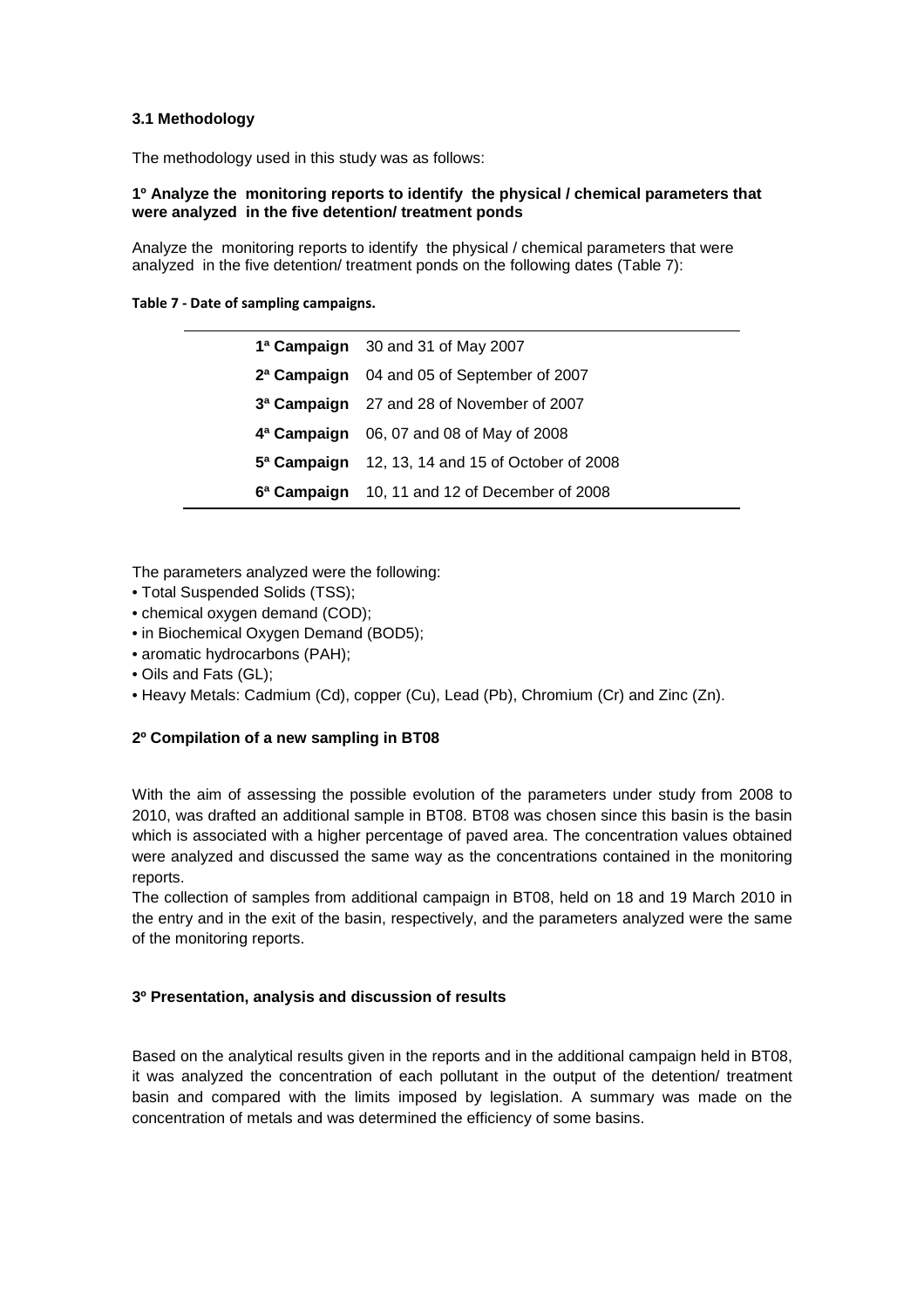# **4º Comparative analysis of the results obtained with the other road infrastructure (with different traffic volumes and intensities of precipitation)**

Finally it was completed a comparative analysis of the values obtained in the five basins of A24, with the typical values mentioned in literature (James, C., 1999) and with values reported in the literature for the other case studies in Portugal (Leitão et al., 2006, Albuquerque, M., et al., 2006).

## **4 Presentation, Discussion and Analysis of Results**

# **4.1 Analysis of Monitoring Reports**

The environmental monitoring of runoff quality from a road infrastructure has as ultimate goal, if necessary, the definition of mitigation measures to safeguard, among others, the surface water and groundwater. For this it is necessary to evaluate the environmental loads in question and the efficiency of built treatment systems.

In this case, the subsection E1 of the A24 motorway, it is also to safeguard the groundwater recharge related to hydro concessions from Pedras Salgadas among others. Environmental problems associated with road runoff platform are related to the main pollutants and their concentrations as well as the factors influencing its concentration. Measures to mitigate these problems contemplated the construction of detention/ treatment basin for the removal of pollutants associated with road runoff platforms.

It was analyzed the effluent pollutant concentrations from basins, comparing them to the limits required by DL236/98, Annexes XVI and XVIII, Table 8.

In order to assess the evolution of pollutant concentrations in a study from 2008 to 2010, it was proceeded to a new campaign to collect samples (BT08-1). This campaign was carried out in BT08, once this is the basin which has associated a higher percentage of paved area.

The analysis of Table 8 shows that the concentrations of all elements in the output of the basins, under study, are lower than the limits established by law. It is observed that the BT08 generally have higher concentrations of oils and fats. This may be due to the higher percentage of paved area associated with it.

The concentration of Cd on the exit is low, much lower than the recommended maximum value for the quality of water for irrigation (VMR), which is 0.01 mg / l.

As the VMR for copper is 1 mg / I, lower than the VLE, we chose to compare the concentrations with VMR, since doing this, we fulfill the VLE.

Lead concentrations shown to be greatly reduced, partly because of the mandatory use of unleaded gasoline.

# **4.2 Parameters evolution in BT08**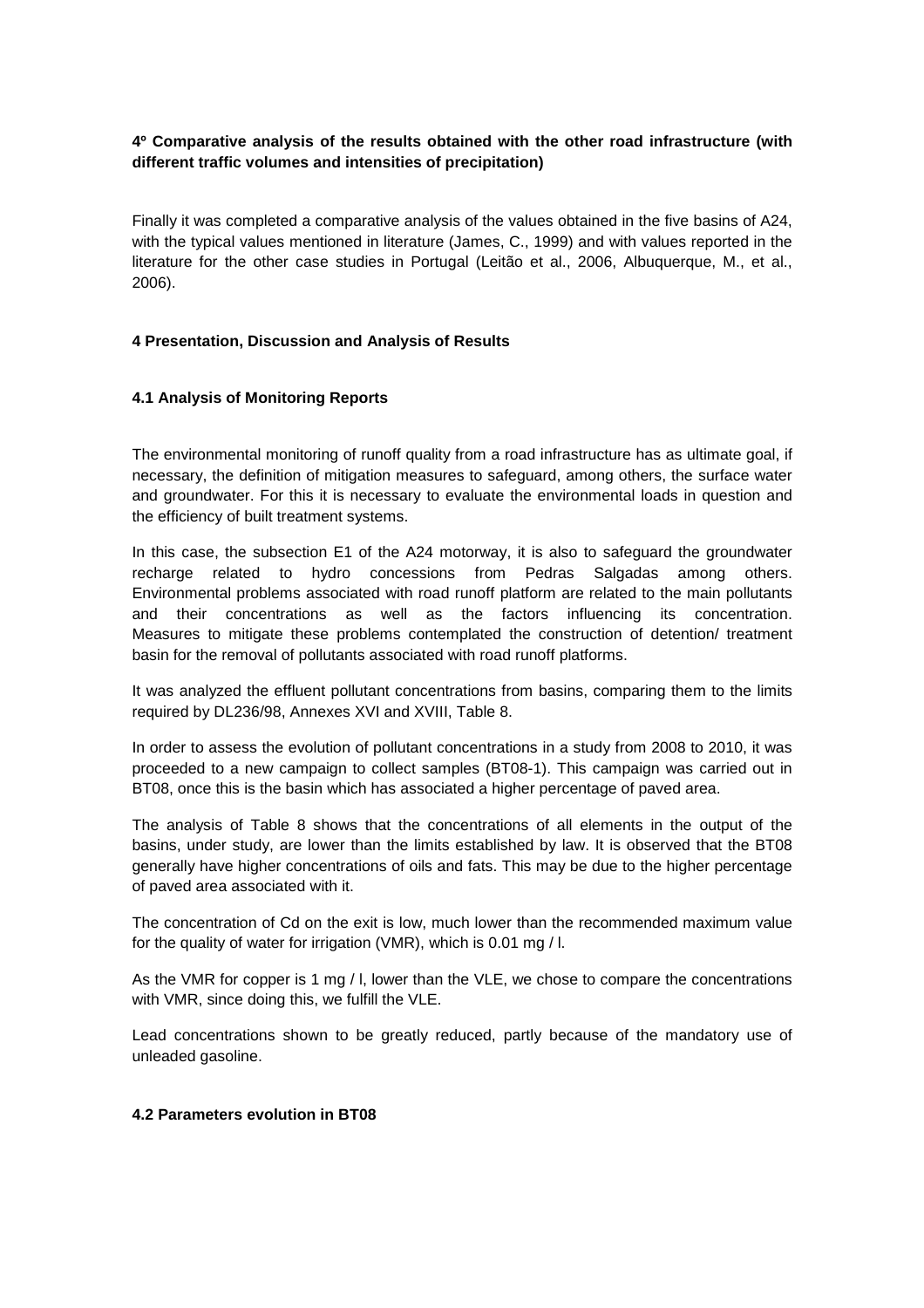Regarding the evolution of parameters concentrations in BT08 from 2008 to 2010, it appears that the concentrations of all elements in analysis are below the limit values established by law.

There is an increased concentration of PAHs.

In relation to the total fractions of copper, cadmium and lead, there was a significant increase, especially lead.

Similarly, there was also an increase in dissolved and total chromium in samples collected in this last campaign.

Regarding the concentration of dissolved and total zinc, the values are below the maximum values of the range of values of the other campaigns.

Summarizing, although the increase in concentrations of some heavy metals at the entrance of the basin, the concentrations are still within the limits imposed by legislation.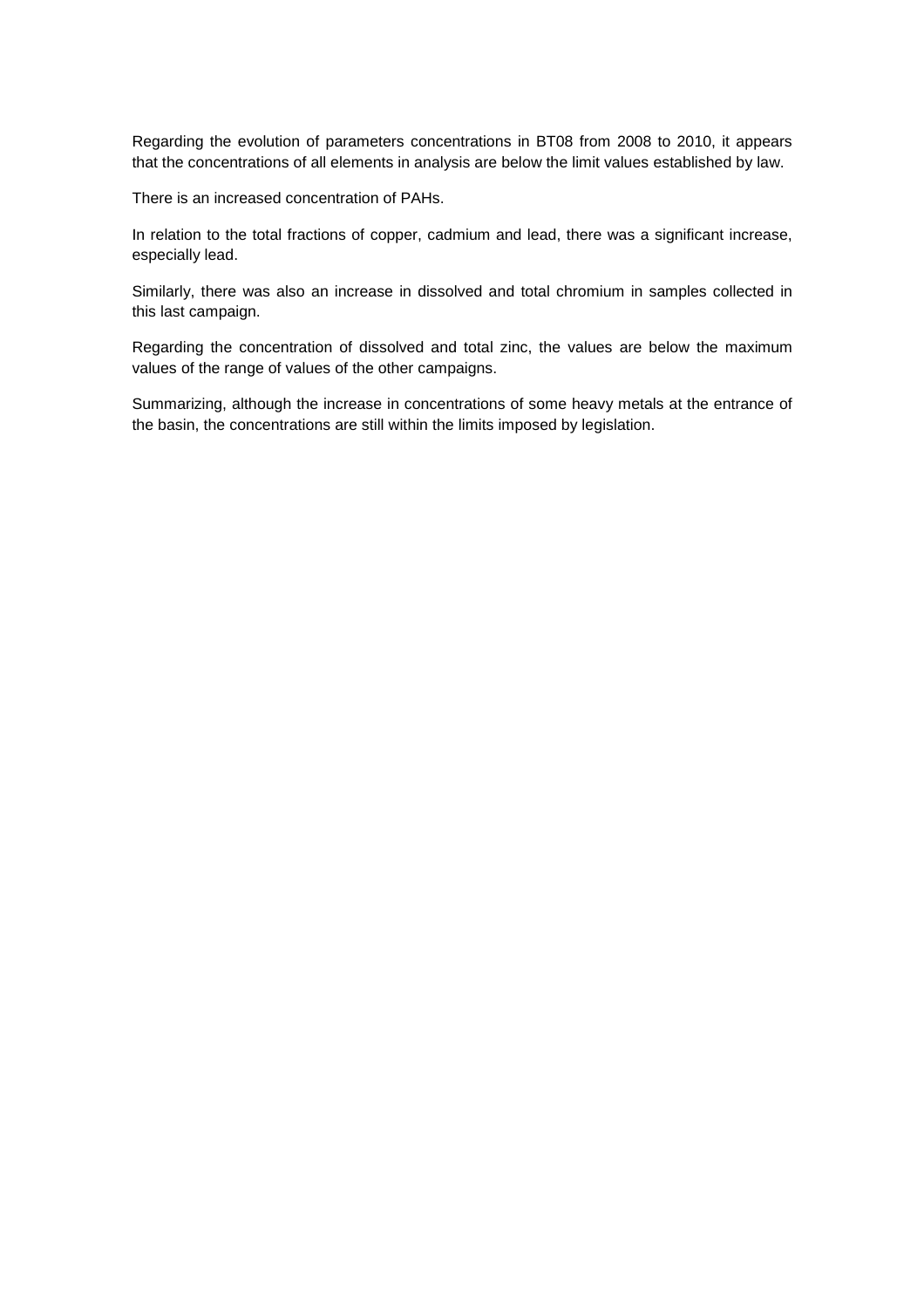|                   |              | <b>BT04</b>        |                                 | <b>BT05</b>                     |                    |          | <b>BT06</b>                              |                  | <b>BT07</b>        |                   | <b>BT08</b>        |        | <b>BT08-1</b> |                | DL236/98 |  |
|-------------------|--------------|--------------------|---------------------------------|---------------------------------|--------------------|----------|------------------------------------------|------------------|--------------------|-------------------|--------------------|--------|---------------|----------------|----------|--|
|                   |              |                    |                                 |                                 |                    |          |                                          |                  |                    |                   |                    |        |               |                |          |  |
| Parameters        | <b>Units</b> | Entry              | Exit                            | Entry                           | Exit               | Entry    | Exit                                     | Entry            | Exit               | Entry             | Exit               | Entry  | Exit          | VMR VMA        |          |  |
| pH                |              | $7 - 8,4$          | $4,9 - 7,9$                     | $5,3 - 8,8$                     | $5,4 - 7,4$        | 7,9      | $6,7 - 8,2$                              | $6,6 - 8,5$      | $6,6 - 8,5$        | $5,8-6,9$         | $6, 5 - 7, 8$      |        |               |                |          |  |
| <b>SST Totais</b> | (mg/l)       | $-2 - 17$          | $2 - 9,1$                       | $2 - 16$                        | $< 2 - 35$         | 11       | 2,5-162                                  | $14 - 18$        | $2 - 14$           | $3,1 - 290$       | $2 - 41$           | 29     | $20$          | 60             |          |  |
| <b>COD</b>        | (mg O2/l)    | $< 20 - 50$        | $< 20 - 46$                     | $< 20 - 54$                     | $20-29$            | 45       | $20-76$                                  | $<$ 20-148       | $< 20 - 52$        | $<$ 20-400        | $< 20 - 104$       | 80     | $20$          | 150            |          |  |
| BOD <sub>5</sub>  | (mg O2/l)    | $2$                | $2 - 12$                        | $2$                             | $\leq$             | 4,2      | $2 - 12$                                 | $2 - 8.3$        | $2 - 12$           | $2.9 - 14$        | $2 - 12$           | 10     | $<$ 10        | 40             |          |  |
| Oils & Fats       | (mg/l)       | < 0, 2             | $< 0, 2 - 0, 35$                | $< 0, 2 - 0, 49$                | $< 0, 2 - 0, 57$   | 1,2      | $< 0, 2 - 2, 7$                          | $< 0, 2 - 0, 66$ |                    | $0.5 - 9.9$       | $< 0, 2 - 0, 73$   |        |               |                |          |  |
| <b>HAP</b>        | $(\mu g/I)$  | < 0.27             | < 0.27                          | < 0,27                          | < 0.27             | < 0.19   | < 0,27                                   | < 0,27           | < 0,27             | < 0.19            | < 0, 27            | < 0, 5 | < 0.5         | 100            |          |  |
| Cd dissolved      | (mg/l)       | < 0,0005           | < 0,0005                        | < 0,0005                        | < 0,0005           | < 0,0002 | < 0,0005                                 | < 0,0005         | < 0,0005           | < 0,0005          | < 0,0005           | 0      | $\Omega$      | 0,01           | 0,05     |  |
| <b>Cd Total</b>   | (mg/l)       | < 0.0005           | < 0,0005                        | < 0,0005                        | < 0,0005           | < 0,0002 | < 0.0005                                 | < 0,0005         | < 0,0005           | < 0,0005          | < 0,0005           | <0,1   | < 0.1         | 0,2            |          |  |
| Cu dissolved      | (mg/l)       |                    | $<$ 0,001-0,0016 0,00082-0,0045 | $<$ 0,0005-0,0019 0,0011-0,0019 |                    | 0,0098   | 0.0018-0.0098                            | 0,016-0,011      | 0,0014-0,0036      | 0,0046-0,018      | 0,0013-0,0037      | 0      | 0             | 0,2            | - 5      |  |
| Cu Total          | (mg/l)       | $< 0,001 - 0,0018$ | $<$ 0,001-0,005                 | 0,00063-0,0031                  | 0,0016-0,0054      | 0,012    | 0,0018-0,0069 0,0031-0,013 0,0014-0,0069 |                  |                    | 0,0057-0,052      | 0.0019-0.0081      | < 0, 3 | <0.3          |                |          |  |
| Pb dissolved      | (mg/l)       | < 0.001            | < 0,001                         | < 0,001                         | < 0,001            | < 0,0002 | < 0,001                                  | < 0,001          | < 0,001            | < 0,001           | < 0,001            | 0      | $\Omega$      | 5              | 20       |  |
| Pb Total          | (mg/l)       | < 0.001            | $<$ 0,001-0,0014                | < 0,001                         | < 0,001            | 0,0012   | < 0,001                                  | < 0,001          | $< 0.001 - 0.0028$ | 0,00058-0,015     | $< 0.001 - 0.0014$ | <1     | $<$ 1         |                |          |  |
| Cr dissolved      | (mg/l)       | < 0.005            | < 0.003                         | < 0,003                         | $< 0,003 - 0,0093$ | 0,0025   | $< 0.003 - 0.0044$                       | < 0,003          | < 0.003            | < 0,003           | <0,003             | < 0.1  | < 0.1         | 0,1            | 20       |  |
| Cr Total          | (mg/l)       | <0,003             | < 0,003                         | <0,003                          | $<$ 0,003-0,0035   | 0.024    | < 0,003                                  | < 0,003          | < 0,003            | $0,0026 - 0,0089$ | < 0,003            | < 0.1  | < 0.1         | $\overline{2}$ |          |  |
| Zn dissolved      | (mg/l)       | 0,0017-0,0042      | 0,0017-0,043                    | $< 0,001 - 0,03$                | 0,0048-0,039       | 0,03     | 0,016-0,077                              | 0,011-0,032      | 0,0087-0,036       | 0.0033-0.34       | 0,013-0,056        | 0,31   | $\Omega$      | $\overline{2}$ | 10       |  |
| Zn Total          | (mg/l)       | 0,0047-0,016       | 0,008-0,043                     | 0,0033-0,03                     | 0,012-0,039        | 0,062    | $0,016-0,12$                             | 0,039-0,051      | 0.016-0.037        | 0,064-0,62        | 0,022-0,075        | 0,51   | < 0.1         | 0,5            |          |  |

#### **Table 8 - Range of values obtained in the five basins of the A24, E1haul.**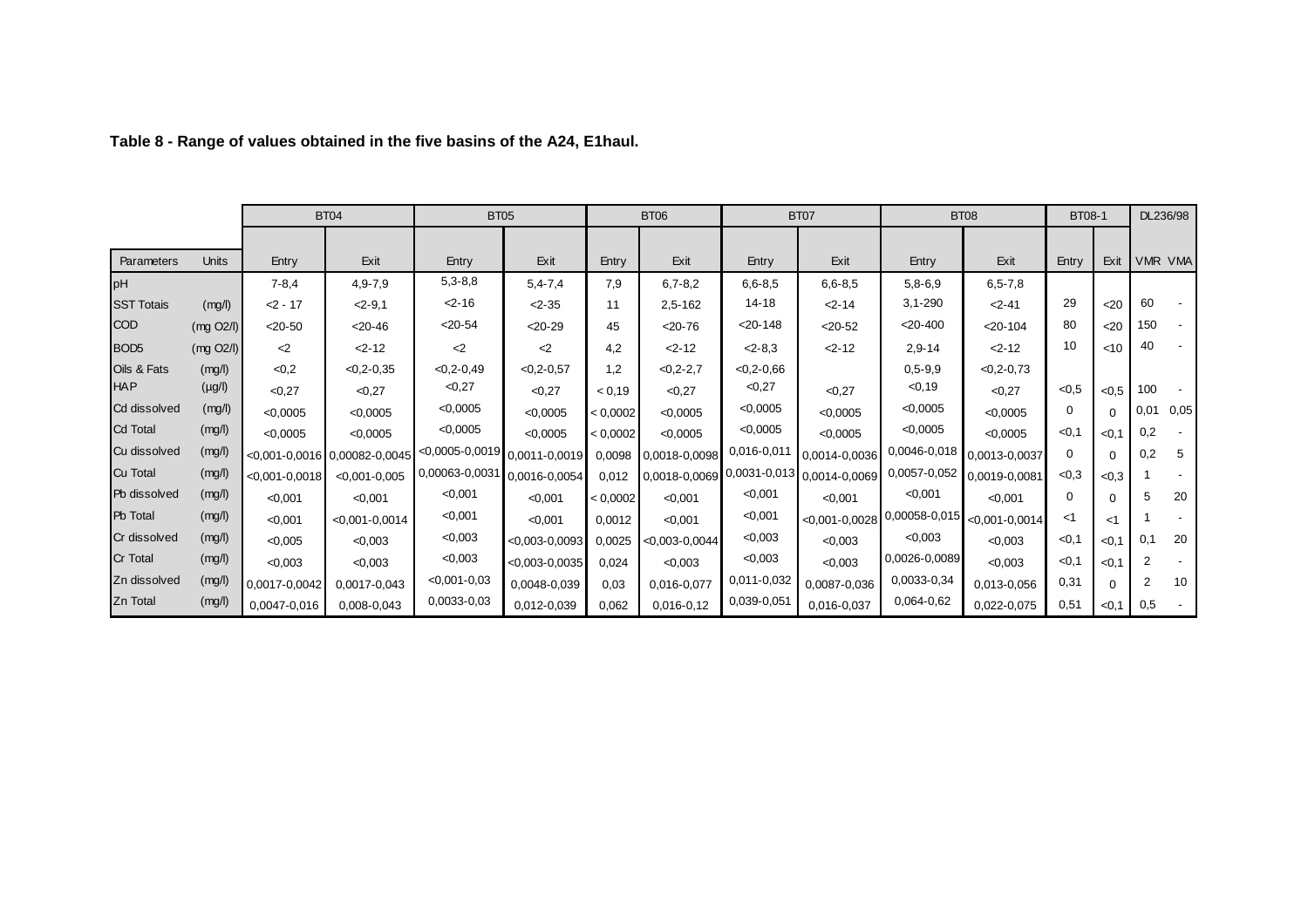#### **4.3 Summary of metals concentrations**

Chart 1 shows the average percentages of heavy metals off the detention/ treatment basin. It was found that Zn is the heavy metal with the highest concentration found in the river discharge treatment, with about 75% when compared with other heavy metals. Next is chromium with 12%, although, in relation to its limit value, had low concentrations compared to other heavy metals. Copper contributes 7% of the concentration of all metals. Finally, with 2% and 4% have cadmium and lead, respectively.



## **Chart 1 - Average of heavy metals from all basins.**

## **4.4 Efficiency of Retention/Treatment Basins of A24**

Given the trace concentrations of many of the parameters under study or the lack of values entering or leaving the detention/treatment basin only in some situations it was possible to calculate the efficiency of the detention/treatment basin of A24. These situations are represented in Chart 3a) to e). In the event that the output value is vestigial the efficiency of the basin was considered 100%.

For COD in BT08, chart 2a), 4th campaign, there was 100% efficiency while at the 6th campaign the basins and BT04 and BT05 had efficiencies of 10 and 100% respectively.

For BOD5 in BT06, the first campaign removed 50% of concentration. BT07 and BT08, on the 4th campaign, had 100% efficiency.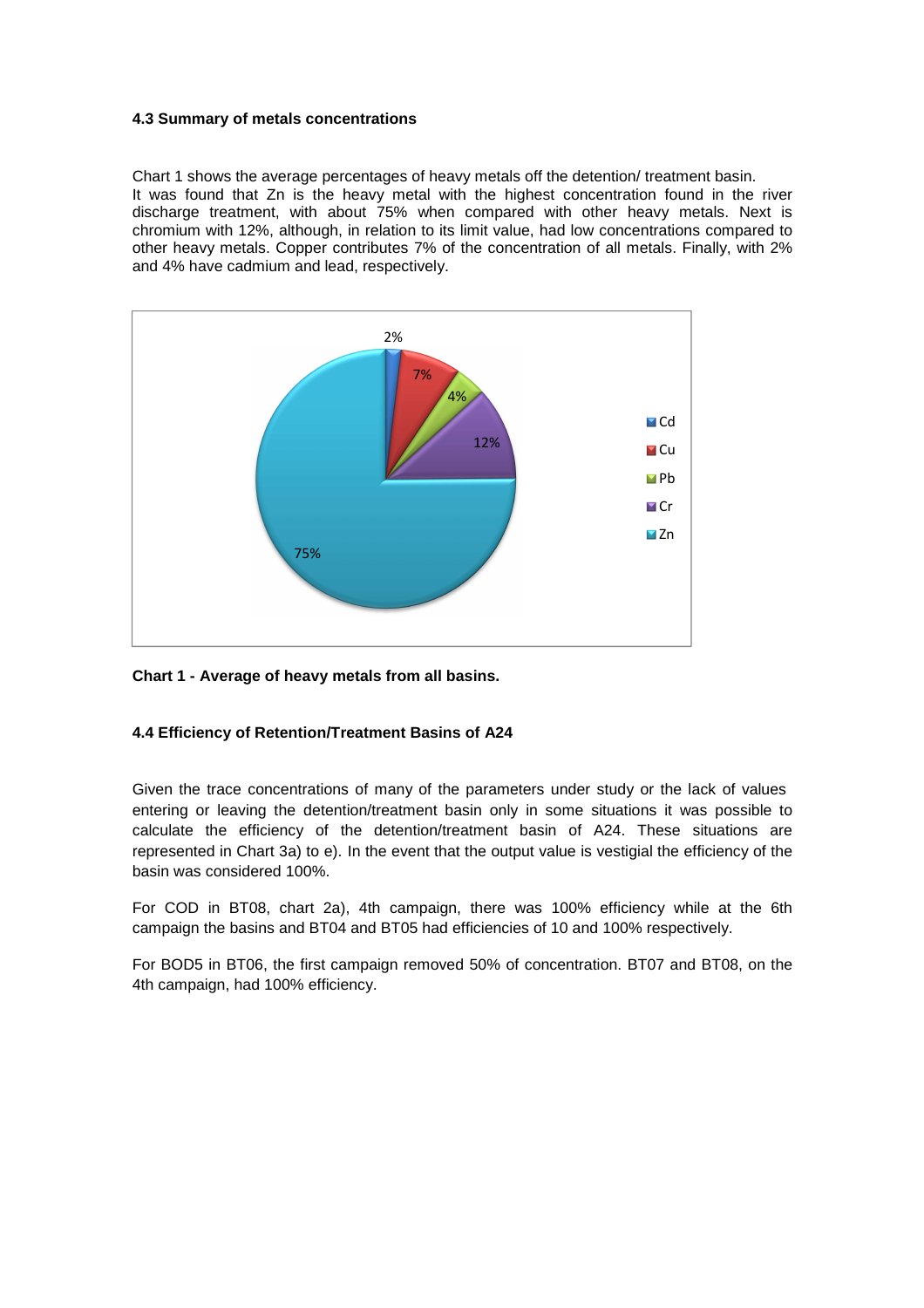











## **Chart 2 - Efficiency of the basins of the A24**

In the 1st campaign made on BT06 the reduction efficiency was 58% in oils and fats, while in BT08 and BT07, at the 4th campaign, had efficiencies of 100%.

Regarding the lead removal efficiency it was 32% in BT06 and 71% in BT07 on the 1st campaign while the BT08 had 100% efficiency on the 4th campaign.

The copper removal efficiencies on BT06, BT07 and BT08's was 8% to 37% in 1st campaign and 66% in 4th campaign, respectively.

## **4.5 Comparison with other Portuguese case studies**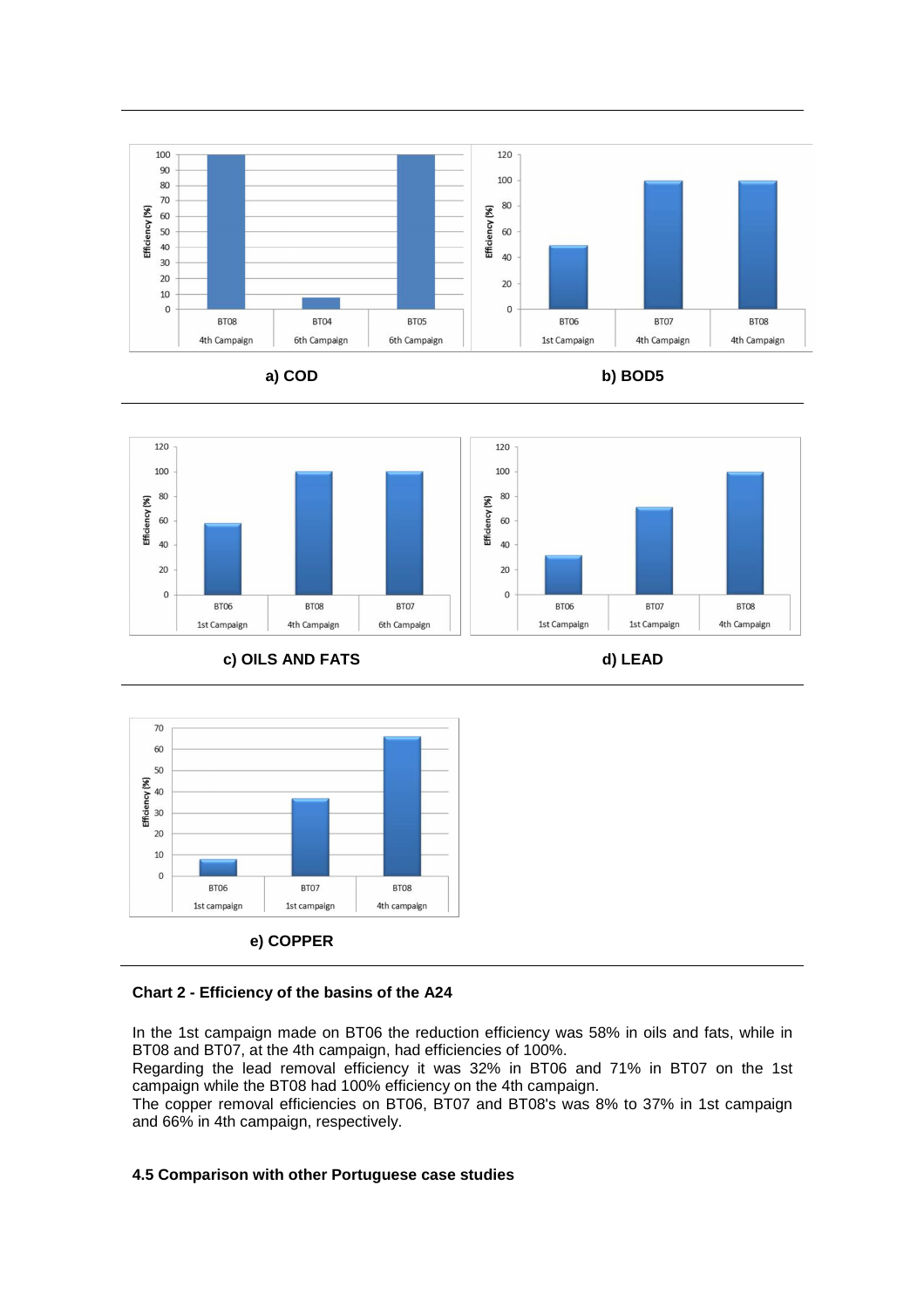Table 9 shows the values obtained in the A24, the reference values of the INAG and the values proposed on the case studies of A1, A6 and A23.

| <b>Parameter</b>        | A24             | (James, C.,<br>1999)     | A1<br>(Leitão et<br>al., 2006) | A6<br>(Leitão et<br>al., 2006) | A23<br>(Albuquerque,<br>M., et al., 2006) |
|-------------------------|-----------------|--------------------------|--------------------------------|--------------------------------|-------------------------------------------|
| pH                      | $4,9 - 8,5$     |                          | $6,3 - 7,4$                    | $6,6 - 7,7$                    | $7,1 - 7,2$                               |
| SST (mg/l)              | $2 - 162$       | 30-60                    | $10,0 - 872$                   | $0,3 - 86,0$                   | $10,0 - 65,0$                             |
| $Zn$ (µg/l)             | < 100           | 125-400                  | $62 - 736$                     | $21 - 6410$                    | < 100                                     |
| Cu (µg/l)               | $300$           | $\overline{\phantom{a}}$ | $27 - 76$                      | $< 5 - 21$                     | $15 - 16$                                 |
| $Pb$ (µg/l)             | < 1000          | 50-125                   | $2 - 58$                       | $< 5 - 9$                      | $\overline{\phantom{a}}$                  |
| $Cd$ ( $\mu$ g/l)       | < 100           | $5 - 25$                 | < 0.5                          | < 0.5                          |                                           |
| $HAP$ ( $\mu$ g/l)      | < 0.5           |                          | $< 0.05 - 0.08$                | < 0.05                         | $0,42 - 0,93$                             |
| Oils and fats<br>(mg/l) | $< 0, 2 - 2, 7$ |                          | $3.2 - 40$                     | $< 3 - 36.5$                   | $0,42 - 0,93$                             |

#### **Table 9 - Range of values obtained from the A24, Bibliography and A1, A6 and A23.**

Comparing the values referenced by INAG with the values obtained in the various case studies it appears that the recommended values for TSS and Zn are generally exceeded in the case studies, contrary to what happens for Pb and for Cd.

It can be seen that parameters are higher in A1, in particular the concentration of total suspended solids, copper, lead and iron. This phenomenon may be related to the high existing traffic on this highway.

On the A23 there was a higher concentration of PAHs.

Zinc concentration is higher for the A6 and this could be related to the type of security guards installed in the infrastructure and its age.

It is noteworthy the fact that higher concentrations of pollutants are associated with higher traffic values. However, the conditions under which samples are collected, including precipitation phenomena and state of preservation and operation of the drainage system, may influence the concentrations.

## **5 Conclusions**

This study quantified the concentration of pollutants from E1 of A24, surging to five detention/treatment ponds located within the infrastructure, during episodes of precipitation. These runoff remains on basins for a minimum of three hours. After the runoff retention basins, concentrations of pollutants in the samples were compared with the emission limit values (ELVs) with the maximum allowable (VMA) and the maximum recommended (VMR), required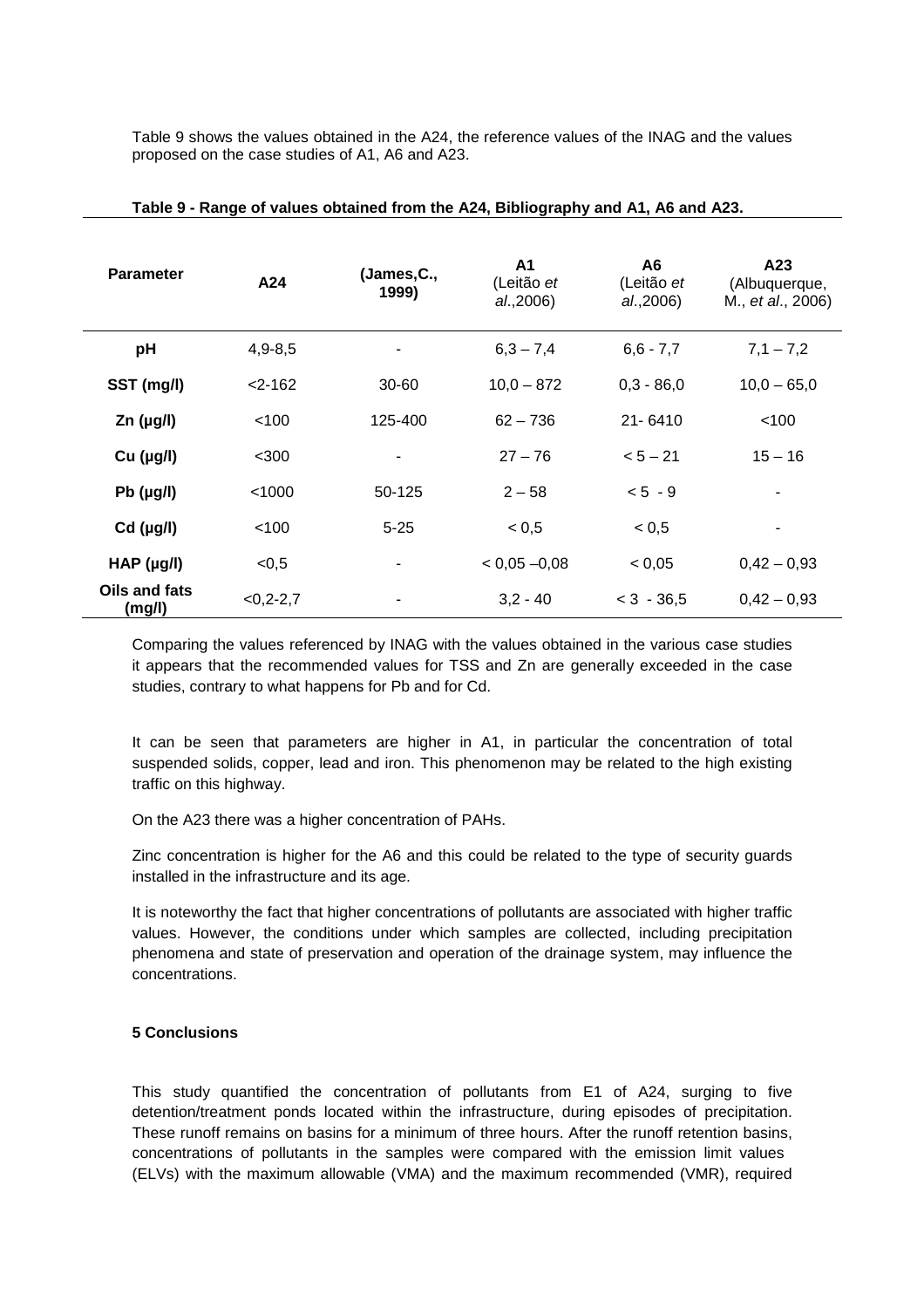by law. It was found that after the retention time in the detention/treatment basin, output values comply with legislation.

It was found that the efficiency of treatment basins is generally high.

A24 is a highway operating for only five years, and has an average daily traffic (ADT) of approximately 5000 vehicles. These values are quite small when compared, for example, to the Highway No. 1 (A1) that has an ADT of 30,299 vehicles or with Highway No. 23 (A23), which has an ADT of 10,500. The TMD value of A24 is higher than the A6 TMD (TMD 2919). It is thought, therefore, the concentrations of pollutants from the platform of the A24, the A23 and A6, are lower than concentrations of A1. The fact that the concentrations of pollutants entering the river on the A24 are low, is consistent with that in literature (James, 1999). According with this James, (1999) a road with a TMD lower than 15 000 vehicles a day, do not involve severe impacts on the environment. However, it should take into account the process of accumulation of pollutants, including heavy metals and fractions that do not dissolve, that may cause damage in the future, considering its accumulation.

The TMD may be a key factor, but the existence of rainfall preceding the sampling, the conservation status of the drainage system and treatment, as well as the state of adjacent land use, may influence the concentrations of parameters to evaluate.

#### **Acknowledgments**

The authors wish to thank the support for this work to OPERSCUT and the Foundation for Science and Technology under the Project PTDC/ECM/73069/2006.

## **REFERENCES**

Albuquerque, M., et al., (2006). Avaliação do funcionamento de sistemas de tratamento da A23 – ligação Covilhã (Norte). 12º Encontro Nacional de Saneamento Básico (ENaSB), 24 a 27 de Outubro de 2006, Cascais, Portugal, 15 pp (editado em CD-Rom).

Brites, A., (2005). Avaliação da Carga Difusa da Drenagem Pluvial Urbana na Bacia Hidrográfica Cancela. In: 23º CONGRESSO BRASILEIRO DE ENGENHARIA SANITÁRIA E AMBIENTAL, 2005, Campo Grande - MS. 2005.

Bichança, M.F., (2009). Bacias de retenção em zonas urbanas como contributo para a resolução de situações extremas : cheias secas. Dissertação de Mestrado - Universidade do Porto (2009).